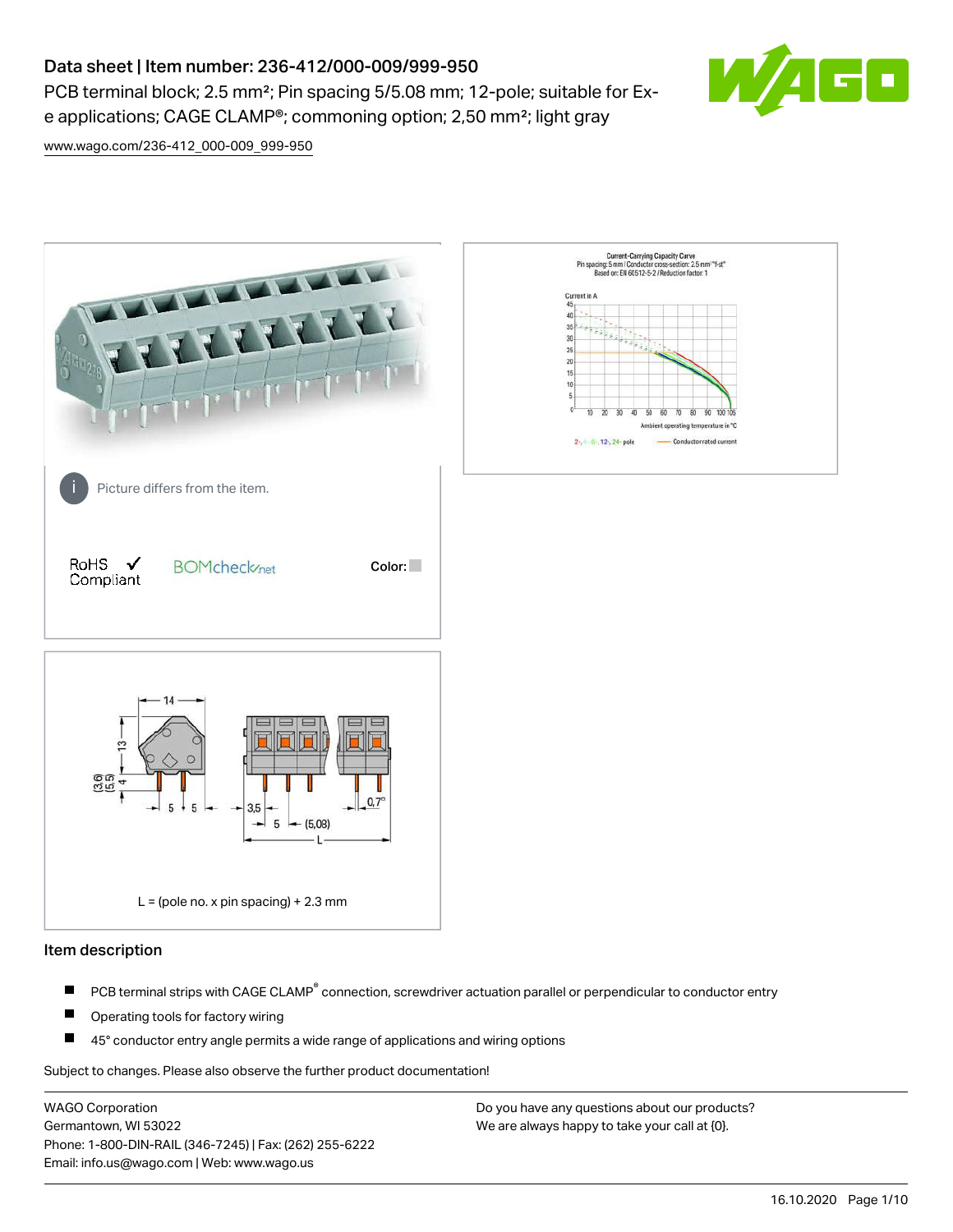

Set to metric or inch pin spacing by compressing PCB terminal strips or pulling them apart

# Data

Electrical data

### Ex information

| Ratings per                | ATEX: PTB 06 ATEX 1061 U / IECEx: PTB 06.0042 U |  |
|----------------------------|-------------------------------------------------|--|
| Rated voltage EN (Ex e II) | 176 V                                           |  |
| Rated current (Ex e II)    | 16 A                                            |  |

### Connection data

| Connection technology                             | CAGE CLAMP®                            |
|---------------------------------------------------|----------------------------------------|
| Actuation type                                    | Operating tool                         |
| Solid conductor                                   | $0.082.5$ mm <sup>2</sup> / 28  12 AWG |
| Fine-stranded conductor                           | $0.082.5$ mm <sup>2</sup> / 28  12 AWG |
| Fine-stranded conductor; with insulated ferrule   | $0.251.5$ mm <sup>2</sup>              |
| Fine-stranded conductor; with uninsulated ferrule | $0.251.5$ mm <sup>2</sup>              |
| Strip length                                      | $56$ mm / 0.2 $$ 0.24 inch             |
| Conductor connection direction to PCB             | 45°                                    |
| Pole No.                                          | 12                                     |
| Total number of connection points                 | 12                                     |
| Total number of potentials                        | 12                                     |
| Number of connection types                        |                                        |
| Number of levels                                  | 1                                      |
| Note (conductor cross-section)                    | 12 AWG: THHN, THWN                     |

# Physical data

| Pin spacing                          | 5/5.08 mm / 0.197/0.2 inch |
|--------------------------------------|----------------------------|
| Width                                | 62.3 mm / 2.453 inch       |
| Height                               | 17 mm / 0.669 inch         |
| Height from the surface              | 13 mm / 0.512 inch         |
| Depth                                | 14 mm / 0.551 inch         |
| Solder pin length                    | 4 mm                       |
| Solder pin dimensions                | $0.7 \times 0.7$ mm        |
| Drilled hole diameter with tolerance | $1.1$ <sup>(+0.1)</sup> mm |

Subject to changes. Please also observe the further product documentation!

| <b>WAGO Corporation</b>                                | Do you have any questions about our products? |
|--------------------------------------------------------|-----------------------------------------------|
| Germantown, WI 53022                                   | We are always happy to take your call at {0}. |
| Phone: 1-800-DIN-RAIL (346-7245)   Fax: (262) 255-6222 |                                               |
| Email: info.us@wago.com   Web: www.wago.us             |                                               |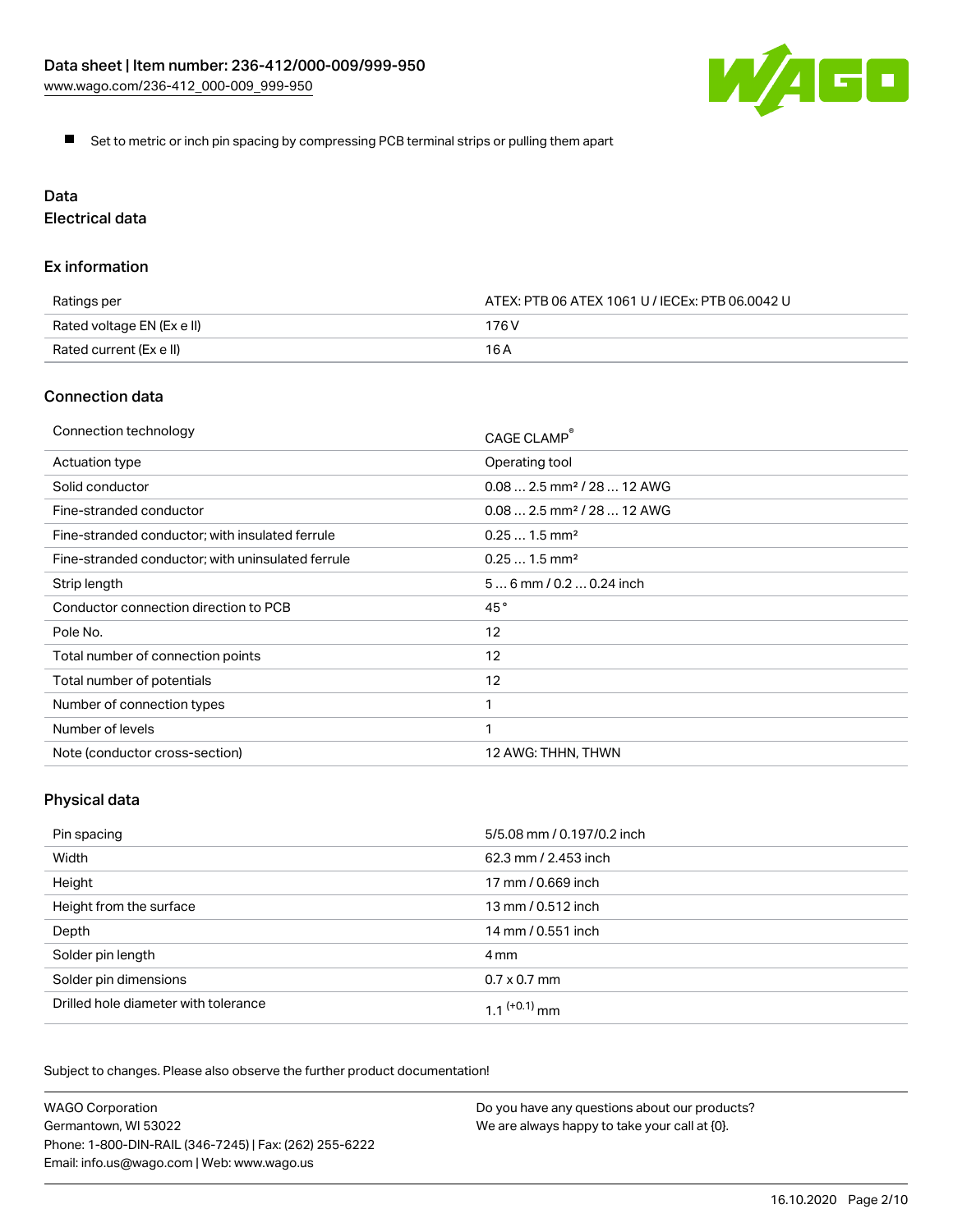

## PCB contact

| PCB contact                         | <b>THT</b>                               |
|-------------------------------------|------------------------------------------|
| Solder pin arrangement              | over the entire terminal strip (in-line) |
| Number of solder pins per potential |                                          |

### Material Data

| Color                       | light gray                            |
|-----------------------------|---------------------------------------|
| Material group              |                                       |
| Insulation material         | Polyamide (PA66)                      |
| Flammability class per UL94 | V <sub>0</sub>                        |
| Clamping spring material    | Chrome nickel spring steel (CrNi)     |
| Contact material            | Electrolytic copper $(E_{\text{Cl}})$ |
| Contact plating             | tin-plated                            |
| Fire load                   | $0.148$ MJ                            |
| Weight                      | 10.6g                                 |

### Environmental Requirements

| Limit temperature range | -60  +105 °C |  |
|-------------------------|--------------|--|
|-------------------------|--------------|--|

### Commercial data

| Product Group         | 4 (Printed Circuit) |
|-----------------------|---------------------|
| Packaging type        | <b>BOX</b>          |
| Country of origin     | CН                  |
| <b>GTIN</b>           | 4044918777711       |
| Customs tariff number | 85369010000         |

### Approvals / Certificates

### Ex-Approvals

<u>、トッ</u>

| Logo            | Approval                                                                                 | <b>Additional Approval Text</b> | Certificate<br>name                              |
|-----------------|------------------------------------------------------------------------------------------|---------------------------------|--------------------------------------------------|
| 4E <sub>v</sub> | <b>AEx</b><br>UL International Germany GmbH c/o Physikalisch<br>Technische Bundesanstalt | UL 60079                        | E185892<br>sec.3                                 |
|                 | <b>ATEx</b><br>Physikalisch Technische Bundesanstalt (PTB)                               | EN 60079                        | PTB <sub>06</sub><br>Atex 1061<br>$U($    2 G Ex |

Subject to changes. Please also observe the further product documentation!

| <b>WAGO Corporation</b>                                | Do you have any questions about our products? |
|--------------------------------------------------------|-----------------------------------------------|
| Germantown, WI 53022                                   | We are always happy to take your call at {0}. |
| Phone: 1-800-DIN-RAIL (346-7245)   Fax: (262) 255-6222 |                                               |
| Email: info.us@wago.com   Web: www.wago.us             |                                               |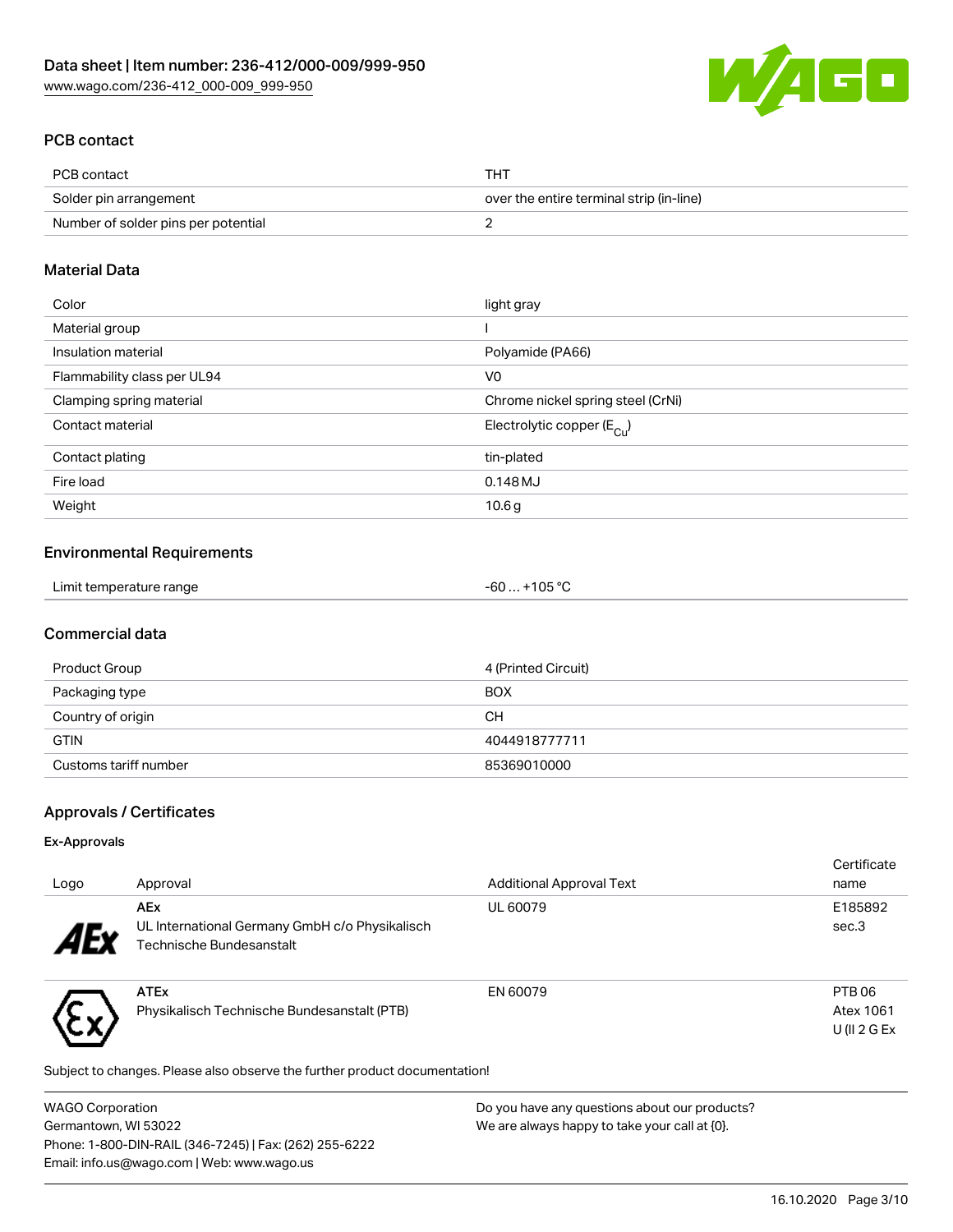

|              |                                       |           | ell bzw. I<br>M <sub>2</sub> Ex el) |
|--------------|---------------------------------------|-----------|-------------------------------------|
|              | <b>IECEX</b>                          | IEC 60079 | <b>IECEX PTB</b>                    |
| <b>IECEx</b> | Physikalisch Technische Bundesanstalt |           | 06.0042U                            |

#### Country specific Approvals

| Logo          | Approval                                      | <b>Additional Approval Text</b> | Certificate<br>name             |
|---------------|-----------------------------------------------|---------------------------------|---------------------------------|
| <b>ERL Ex</b> | <b>EAC</b><br>Brjansker Zertifizierungsstelle | TP TC 012/2011                  | RU C-DE.<br>AM02.B.<br>00127/19 |

### Counterpart

### Compatible products

#### Marking accessories

Phone: 1-800-DIN-RAIL (346-7245) | Fax: (262) 255-6222

Email: info.us@wago.com | Web: www.wago.us

| Item no.: 210-332/500-202                                                  |                                                                                                        |                                  |
|----------------------------------------------------------------------------|--------------------------------------------------------------------------------------------------------|----------------------------------|
|                                                                            | Marking strips; as a DIN A4 sheet; MARKED; 1-16 (160x); Height of marker strip: 3 mm; Strip length 182 | www.wago.com/210-332<br>/500-202 |
| mm; Horizontal marking; Self-adhesive; white                               |                                                                                                        |                                  |
| Item no.: 210-332/500-204                                                  |                                                                                                        |                                  |
|                                                                            | Marking strips; as a DIN A4 sheet; MARKED; 17-32 (160x); Height of marker strip: 3 mm; Strip length    | www.wago.com/210-332<br>/500-204 |
| 182 mm; Horizontal marking; Self-adhesive; white                           |                                                                                                        |                                  |
| Item no.: 210-332/500-205                                                  |                                                                                                        |                                  |
|                                                                            | Marking strips; as a DIN A4 sheet; MARKED; 1-32 (80x); Height of marker strip: 3 mm; Strip length 182  | www.wago.com/210-332<br>/500-205 |
| mm; Horizontal marking; Self-adhesive; white                               |                                                                                                        |                                  |
| Item no.: 210-332/500-206                                                  |                                                                                                        |                                  |
|                                                                            | Marking strips; as a DIN A4 sheet; MARKED; 33-48 (160x); Height of marker strip: 3 mm; Strip length    | www.wago.com/210-332<br>/500-206 |
| 182 mm; Horizontal marking; Self-adhesive; white                           |                                                                                                        |                                  |
| Item no.: 210-332/508-202                                                  |                                                                                                        |                                  |
|                                                                            | Marking strips; as a DIN A4 sheet; MARKED; 1-16 (160x); Height of marker strip: 3 mm; Strip length 182 | www.wago.com/210-332<br>/508-202 |
| mm; Horizontal marking; Self-adhesive; white                               |                                                                                                        |                                  |
| Item no.: 210-332/508-204                                                  |                                                                                                        |                                  |
|                                                                            | Marking strips; as a DIN A4 sheet; MARKED; 17-32 (160x); Height of marker strip: 3 mm; Strip length    | www.wago.com/210-332             |
| 182 mm; Horizontal marking; Self-adhesive; white                           |                                                                                                        | /508-204                         |
| Subject to changes. Please also observe the further product documentation! |                                                                                                        |                                  |
| <b>WAGO Corporation</b>                                                    | Do you have any questions about our products?                                                          |                                  |
| Germantown, WI 53022                                                       | We are always happy to take your call at {0}.                                                          |                                  |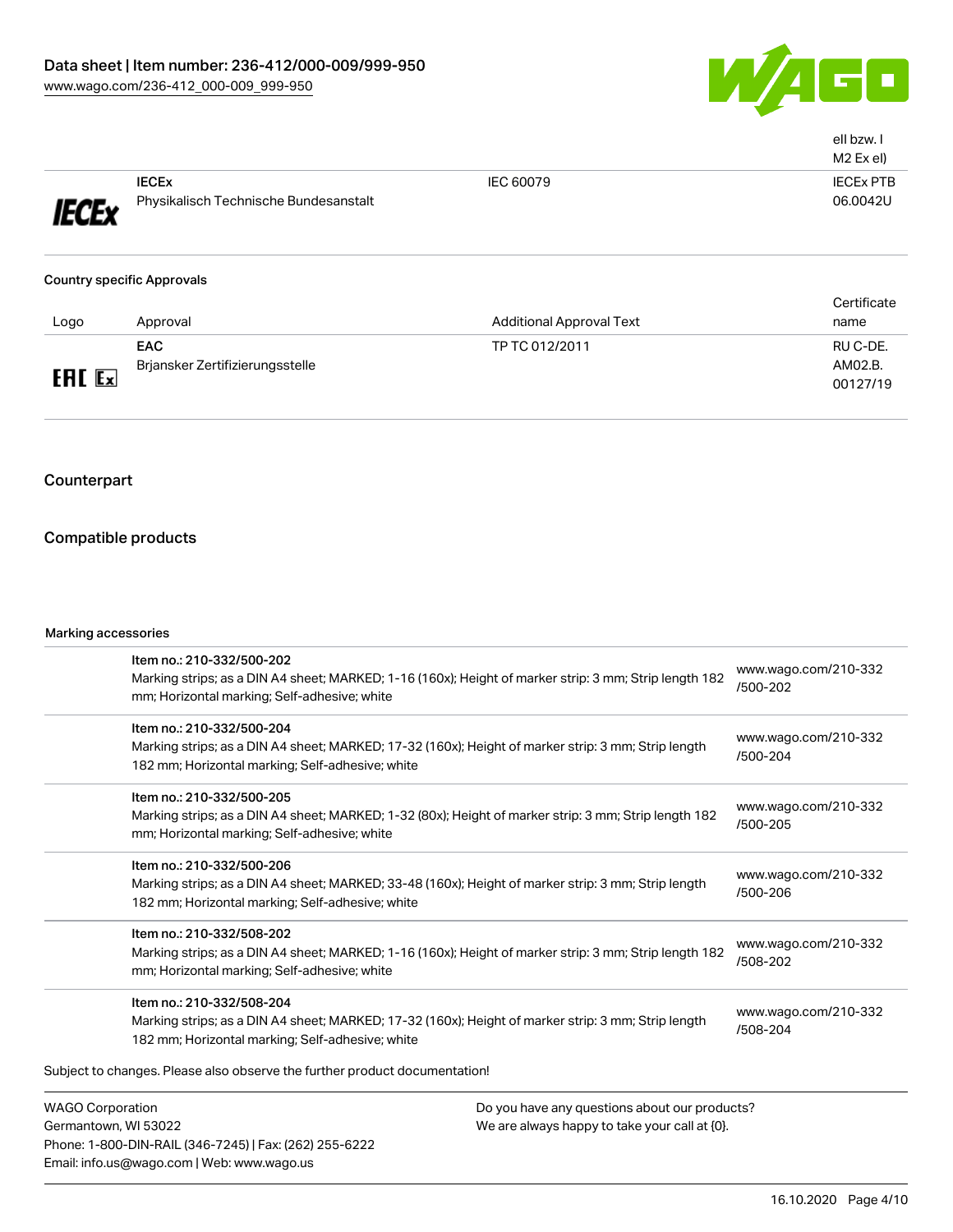

|         | Item no.: 210-332/508-205                                                                                                                                                                         |                                  |
|---------|---------------------------------------------------------------------------------------------------------------------------------------------------------------------------------------------------|----------------------------------|
|         | Marking strips; as a DIN A4 sheet; MARKED; 1-32 (80x); Height of marker strip: 3 mm; Strip length 182<br>mm; Horizontal marking; Self-adhesive; white                                             | www.wago.com/210-332<br>/508-205 |
|         | Item no.: 210-332/508-206<br>Marking strips; as a DIN A4 sheet; MARKED; 33-48 (160x); Height of marker strip: 3 mm; Strip length<br>182 mm; Horizontal marking; Self-adhesive; white              | www.wago.com/210-332<br>/508-206 |
| ferrule |                                                                                                                                                                                                   |                                  |
|         | Item no.: 216-101<br>Ferrule; Sleeve for 0.5 mm <sup>2</sup> / AWG 22; uninsulated; electro-tin plated; silver-colored                                                                            | www.wago.com/216-101             |
|         | Item no.: 216-102<br>Ferrule; Sleeve for 0.75 mm <sup>2</sup> / AWG 20; uninsulated; electro-tin plated; silver-colored                                                                           | www.wago.com/216-102             |
|         | Item no.: 216-103<br>Ferrule; Sleeve for 1 mm <sup>2</sup> / AWG 18; uninsulated; electro-tin plated                                                                                              | www.wago.com/216-103             |
|         | Item no.: 216-104<br>Ferrule; Sleeve for 1.5 mm <sup>2</sup> / AWG 16; uninsulated; electro-tin plated; silver-colored                                                                            | www.wago.com/216-104             |
|         | Item no.: 216-121<br>Ferrule; Sleeve for 0.5 mm <sup>2</sup> / AWG 22; uninsulated; electro-tin plated; silver-colored                                                                            | www.wago.com/216-121             |
|         | Item no.: 216-122<br>Ferrule; Sleeve for 0.75 mm <sup>2</sup> / AWG 20; uninsulated; electro-tin plated; silver-colored                                                                           | www.wago.com/216-122             |
|         | Item no.: 216-123<br>Ferrule; Sleeve for 1 mm <sup>2</sup> / AWG 18; uninsulated; electro-tin plated; silver-colored                                                                              | www.wago.com/216-123             |
|         | Item no.: 216-124<br>Ferrule; Sleeve for 1.5 mm <sup>2</sup> / AWG 16; uninsulated; electro-tin plated                                                                                            | www.wago.com/216-124             |
|         | Item no.: 216-131<br>Ferrule; Sleeve for 0.25 mm <sup>2</sup> / AWG 24; uninsulated; electro-tin plated; silver-colored                                                                           | www.wago.com/216-131             |
|         | Item no.: 216-132<br>Ferrule; Sleeve for 0.34 mm <sup>2</sup> / AWG 24; uninsulated; electro-tin plated                                                                                           | www.wago.com/216-132             |
|         | Item no.: 216-141<br>Ferrule; Sleeve for 0.5 mm <sup>2</sup> / 20 AWG; uninsulated; electro-tin plated; electrolytic copper; gastight<br>crimped; acc. to DIN 46228, Part 1/08.92                 | www.wago.com/216-141             |
|         | Item no.: 216-142<br>Ferrule; Sleeve for 0.75 mm <sup>2</sup> / 18 AWG; uninsulated; electro-tin plated; electrolytic copper; gastight<br>crimped; acc. to DIN 46228, Part 1/08.92                | www.wago.com/216-142             |
|         | Item no.: 216-143<br>Ferrule; Sleeve for 1 mm <sup>2</sup> / AWG 18; uninsulated; electro-tin plated; electrolytic copper; gastight<br>crimped; acc. to DIN 46228, Part 1/08.92                   | www.wago.com/216-143             |
|         | Item no.: 216-144<br>Ferrule; Sleeve for 1.5 mm <sup>2</sup> / AWG 16; uninsulated; electro-tin plated; electrolytic copper; gastight<br>crimped; acc. to DIN 46228, Part 1/08.92; silver-colored | www.wago.com/216-144             |

Subject to changes. Please also observe the further product documentation!

WAGO Corporation Germantown, WI 53022 Phone: 1-800-DIN-RAIL (346-7245) | Fax: (262) 255-6222 Email: info.us@wago.com | Web: www.wago.us Do you have any questions about our products? We are always happy to take your call at {0}.

16.10.2020 Page 5/10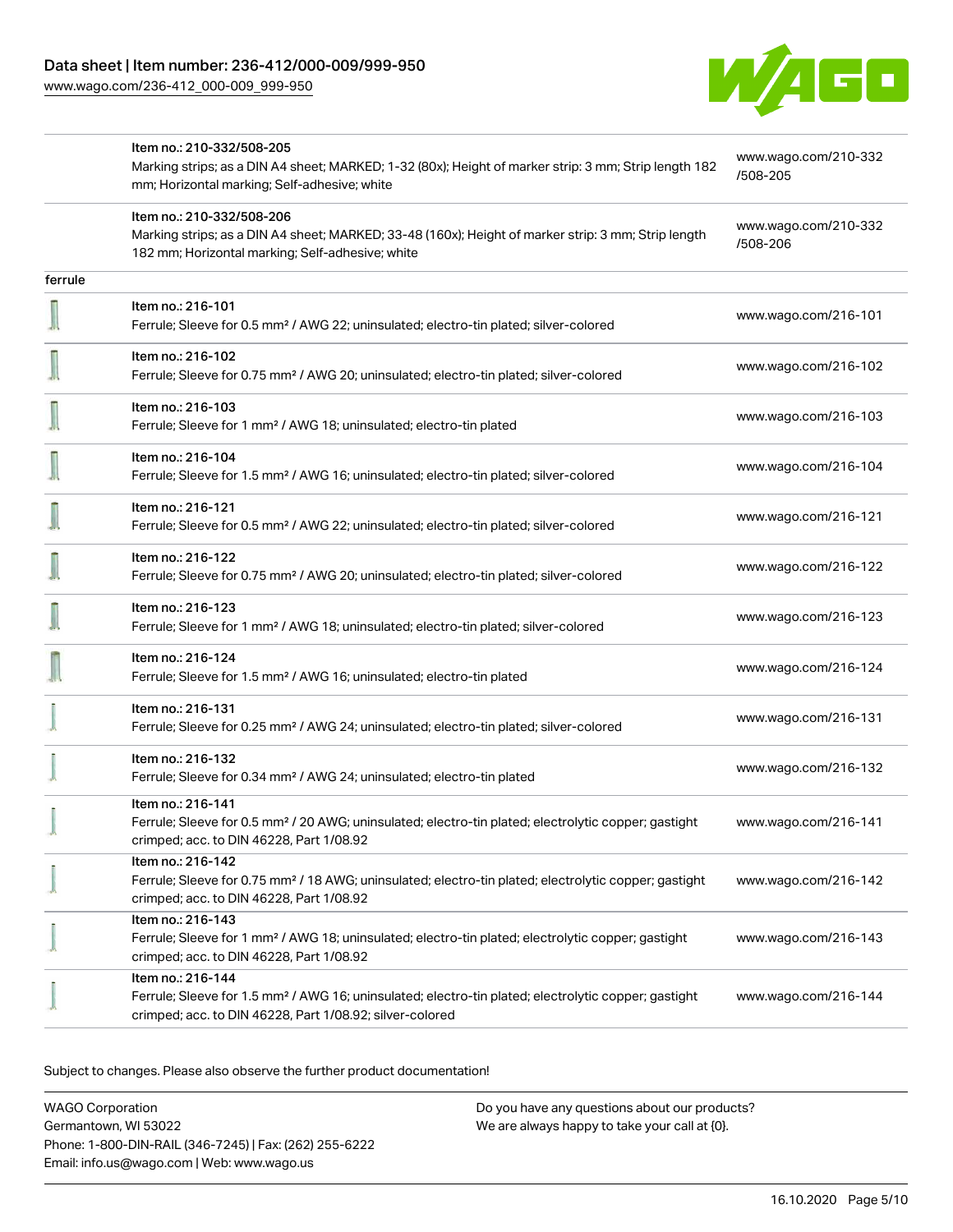### Data sheet | Item number: 236-412/000-009/999-950

[www.wago.com/236-412\\_000-009\\_999-950](http://www.wago.com/236-412_000-009_999-950)



|   | Item no.: 216-151<br>Ferrule; Sleeve for 0.25 mm <sup>2</sup> / AWG 24; uninsulated; electro-tin plated                                                                                                 | www.wago.com/216-151 |
|---|---------------------------------------------------------------------------------------------------------------------------------------------------------------------------------------------------------|----------------------|
|   | Item no.: 216-152<br>Ferrule; Sleeve for 0.34 mm <sup>2</sup> / AWG 24; uninsulated; electro-tin plated                                                                                                 | www.wago.com/216-152 |
|   | Item no.: 216-201<br>Ferrule; Sleeve for 0.5 mm <sup>2</sup> / 20 AWG; insulated; electro-tin plated; white                                                                                             | www.wago.com/216-201 |
|   | Item no.: 216-202<br>Ferrule; Sleeve for 0.75 mm <sup>2</sup> / 18 AWG; insulated; electro-tin plated; gray                                                                                             | www.wago.com/216-202 |
|   | Item no.: 216-203<br>Ferrule; Sleeve for 1 mm <sup>2</sup> / AWG 18; insulated; electro-tin plated; red                                                                                                 | www.wago.com/216-203 |
|   | Item no.: 216-204<br>Ferrule; Sleeve for 1.5 mm <sup>2</sup> / AWG 16; insulated; electro-tin plated; black                                                                                             | www.wago.com/216-204 |
|   | Item no.: 216-221<br>Ferrule; Sleeve for 0.5 mm <sup>2</sup> / 20 AWG; insulated; electro-tin plated; white                                                                                             | www.wago.com/216-221 |
|   | Item no.: 216-222<br>Ferrule; Sleeve for 0.75 mm <sup>2</sup> / 18 AWG; insulated; electro-tin plated; gray                                                                                             | www.wago.com/216-222 |
|   | Item no.: 216-223<br>Ferrule; Sleeve for 1 mm <sup>2</sup> / AWG 18; insulated; electro-tin plated; red                                                                                                 | www.wago.com/216-223 |
|   | Item no.: 216-224<br>Ferrule; Sleeve for 1.5 mm <sup>2</sup> / AWG 16; insulated; electro-tin plated; black                                                                                             | www.wago.com/216-224 |
|   | Item no.: 216-241<br>Ferrule; Sleeve for 0.5 mm <sup>2</sup> / 20 AWG; insulated; electro-tin plated; electrolytic copper; gastight<br>crimped; acc. to DIN 46228, Part 4/09.90; white                  | www.wago.com/216-241 |
|   | Item no.: 216-242<br>Ferrule; Sleeve for 0.75 mm <sup>2</sup> / 18 AWG; insulated; electro-tin plated; electrolytic copper; gastight<br>crimped; acc. to DIN 46228, Part 4/09.90; gray                  | www.wago.com/216-242 |
|   | Item no.: 216-243<br>Ferrule; Sleeve for 1 mm <sup>2</sup> / AWG 18; insulated; electro-tin plated; electrolytic copper; gastight crimped; www.wago.com/216-243<br>acc. to DIN 46228, Part 4/09.90; red |                      |
|   | Item no.: 216-244<br>Ferrule; Sleeve for 1.5 mm <sup>2</sup> / AWG 16; insulated; electro-tin plated; electrolytic copper; gastight<br>crimped; acc. to DIN 46228, Part 4/09.90; black                  | www.wago.com/216-244 |
|   | Item no.: 216-262<br>Ferrule; Sleeve for 0.75 mm <sup>2</sup> / 18 AWG; insulated; electro-tin plated; electrolytic copper; gastight<br>crimped; acc. to DIN 46228, Part 4/09.90; gray                  | www.wago.com/216-262 |
| O | Item no.: 216-263<br>Ferrule; Sleeve for 1 mm <sup>2</sup> / AWG 18; insulated; electro-tin plated; electrolytic copper; gastight crimped; www.wago.com/216-263<br>acc. to DIN 46228, Part 4/09.90; red |                      |
|   | Item no.: 216-264<br>Ferrule; Sleeve for 1.5 mm <sup>2</sup> / AWG 16; insulated; electro-tin plated; electrolytic copper; gastight<br>crimped; acc. to DIN 46228, Part 4/09.90; black                  | www.wago.com/216-264 |
|   |                                                                                                                                                                                                         |                      |

Subject to changes. Please also observe the further product documentation!

WAGO Corporation Germantown, WI 53022 Phone: 1-800-DIN-RAIL (346-7245) | Fax: (262) 255-6222 Email: info.us@wago.com | Web: www.wago.us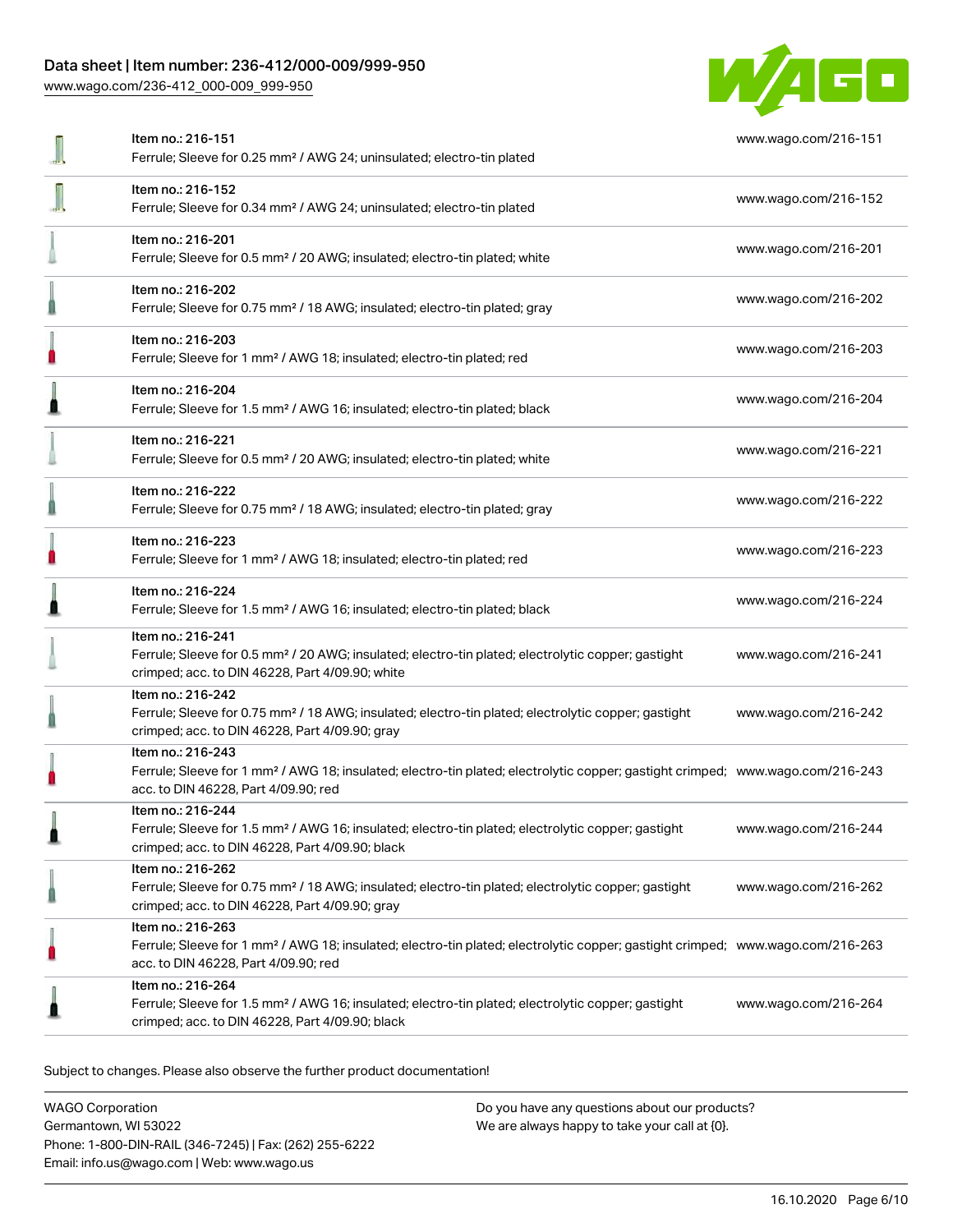### Data sheet | Item number: 236-412/000-009/999-950

[www.wago.com/236-412\\_000-009\\_999-950](http://www.wago.com/236-412_000-009_999-950)



| Item no.: 216-284                                                                                               | www.wago.com/216-284                            |
|-----------------------------------------------------------------------------------------------------------------|-------------------------------------------------|
| Ferrule; Sleeve for 1.5 mm <sup>2</sup> / AWG 16; insulated; electro-tin plated; electrolytic copper; gastight  |                                                 |
|                                                                                                                 |                                                 |
| Item no.: 216-301                                                                                               | www.wago.com/216-301                            |
| Ferrule; Sleeve for 0.25 mm <sup>2</sup> / AWG 24; insulated; electro-tin plated; yellow                        |                                                 |
| Item no.: 216-302                                                                                               |                                                 |
| Ferrule; Sleeve for 0.34 mm <sup>2</sup> / 22 AWG; insulated; electro-tin plated; green                         | www.wago.com/216-302                            |
| Item no.: 216-321                                                                                               |                                                 |
| Ferrule; Sleeve for 0.25 mm <sup>2</sup> / AWG 24; insulated; electro-tin plated; yellow                        | www.wago.com/216-321                            |
| Item no.: 216-322                                                                                               |                                                 |
| Ferrule; Sleeve for 0.34 mm <sup>2</sup> / 22 AWG; insulated; electro-tin plated; green                         | www.wago.com/216-322                            |
|                                                                                                                 |                                                 |
| Item no.: 231-127                                                                                               |                                                 |
| Testing plug module with contact stud; for 236 Series; Pin spacing 5 mm / 0.197 in; 2,50 mm <sup>2</sup> ; gray | www.wago.com/231-127                            |
| Item no.: 231-128                                                                                               |                                                 |
| Testing plug module with contact stud; Pin spacing 5.08 mm / 0.2 in; 2,50 mm <sup>2</sup> ; orange              | www.wago.com/231-128                            |
|                                                                                                                 |                                                 |
| Item no.: 210-657                                                                                               |                                                 |
| Operating tool; Blade: 3.5 x 0.5 mm; with a partially insulated shaft; short; multicoloured                     | www.wago.com/210-657                            |
| Item no.: 210-658                                                                                               |                                                 |
| Operating tool; Blade: 3.5 x 0.5 mm; with a partially insulated shaft; angled; short; multicoloured             | www.wago.com/210-658                            |
| Item no.: 210-720                                                                                               |                                                 |
| Operating tool; Blade: 3.5 x 0.5 mm; with a partially insulated shaft; multicoloured                            | www.wago.com/210-720                            |
| Item no.: 236-332                                                                                               |                                                 |
| Operating tool; natural                                                                                         | www.wago.com/236-332                            |
| Item no.: 236-335                                                                                               |                                                 |
| Operating tool; gray                                                                                            | www.wago.com/236-335                            |
|                                                                                                                 | crimped; acc. to DIN 46228, Part 4/09.90; black |

### Downloads Documentation

#### Additional Information Technical explanations and policy and the set of the set of the Apr 3, 2019 pdf 3.6 MB [Download](https://www.wago.com/us/d/1435602)

### CAD files

#### CAE data

Subject to changes. Please also observe the further product documentation! EPLAN Data Portal 236-412/000-009/999-950

WAGO Corporation Germantown, WI 53022 Phone: 1-800-DIN-RAIL (346-7245) | Fax: (262) 255-6222 Email: info.us@wago.com | Web: www.wago.us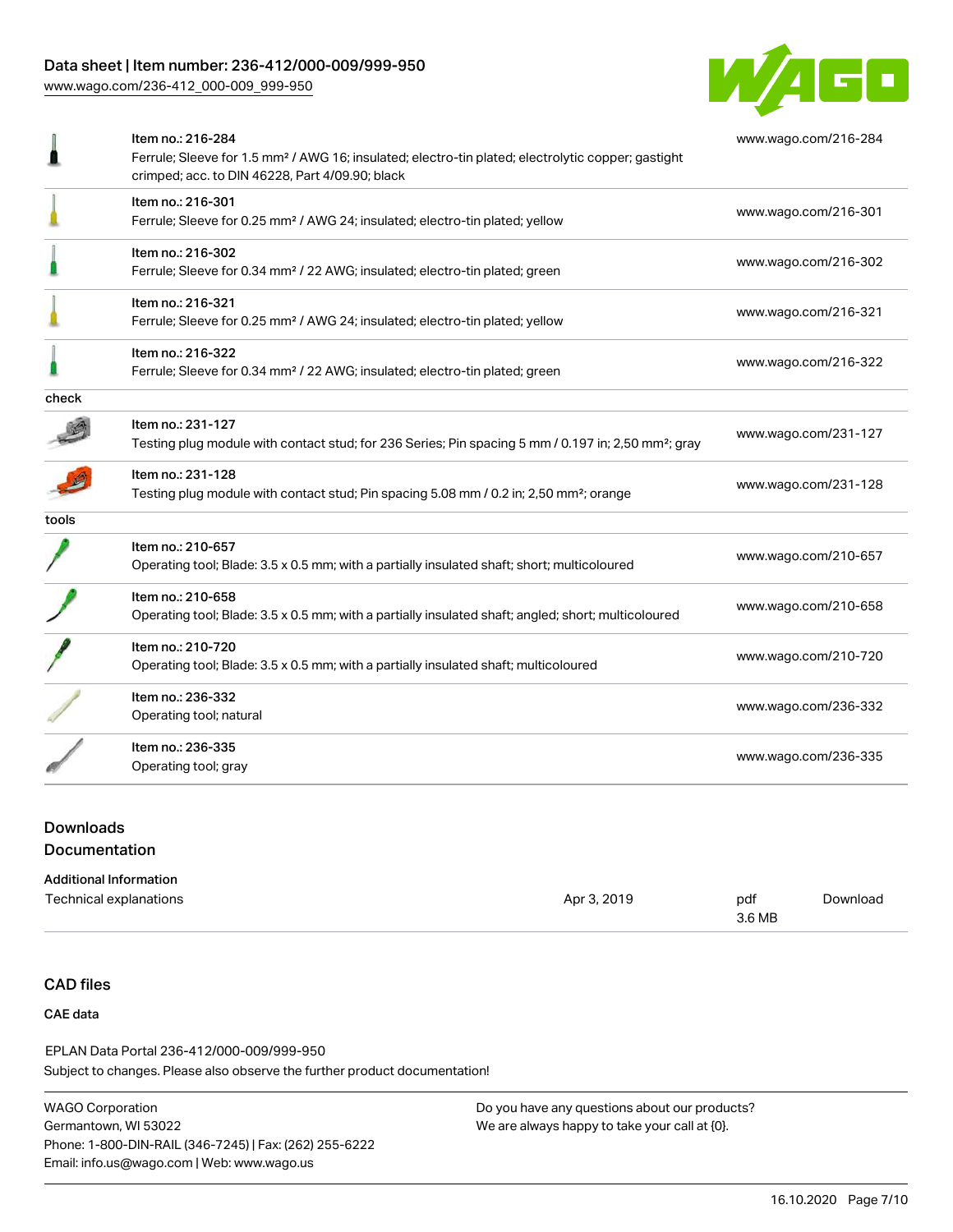

URL [Download](https://www.wago.com/us/d/EPLAN_URLS_236-412%252F000-009%252F999-950)

URL [Download](https://www.wago.com/us/d/UltraLibrarian_URLS_236-412_000-009_999-950)

|  |  |  |  |  | . |  |  |  |  |  |  |  |
|--|--|--|--|--|---|--|--|--|--|--|--|--|
|  |  |  |  |  |   |  |  |  |  |  |  |  |

#### PCB Design

Symbol and Footprint 236-412/000-009/999-950

CAx data for your PCB design, consisting of "schematic symbols and PCB footprints", allow easy integration of the WAGO component into your development environment.

#### Supported formats:

- $\blacksquare$  Accel EDA 14 & 15
- $\blacksquare$ Altium 6 to current version
- $\blacksquare$ Cadence Allegro
- $\blacksquare$ **DesignSpark**
- $\blacksquare$ Eagle Libraries
- $\blacksquare$ KiCad
- $\blacksquare$ Mentor Graphics BoardStation
- $\blacksquare$ Mentor Graphics Design Architect
- $\blacksquare$ Mentor Graphics Design Expedition 99 and 2000
- $\blacksquare$ OrCAD 9.X PCB and Capture
- $\blacksquare$ PADS PowerPCB 3, 3.5, 4.X, and 5.X
- $\blacksquare$ PADS PowerPCB and PowerLogic 3.0
- $\blacksquare$ PCAD 2000, 2001, 2002, 2004, and 2006
- $\blacksquare$ Pulsonix 8.5 or newer
- $\blacksquare$ **STL**
- П 3D STEP
- П TARGET 3001!
- $\blacksquare$ View Logic ViewDraw
- $\blacksquare$ Quadcept
- $\blacksquare$ Zuken CadStar 3 and 4
- П Zuken CR-5000 and CR-8000

PCB Component Libraries (EDA), PCB CAD Library Ultra Librarian

#### Installation Notes

Conductor termination

Subject to changes. Please also observe the further product documentation!

WAGO Corporation Germantown, WI 53022 Phone: 1-800-DIN-RAIL (346-7245) | Fax: (262) 255-6222 Email: info.us@wago.com | Web: www.wago.us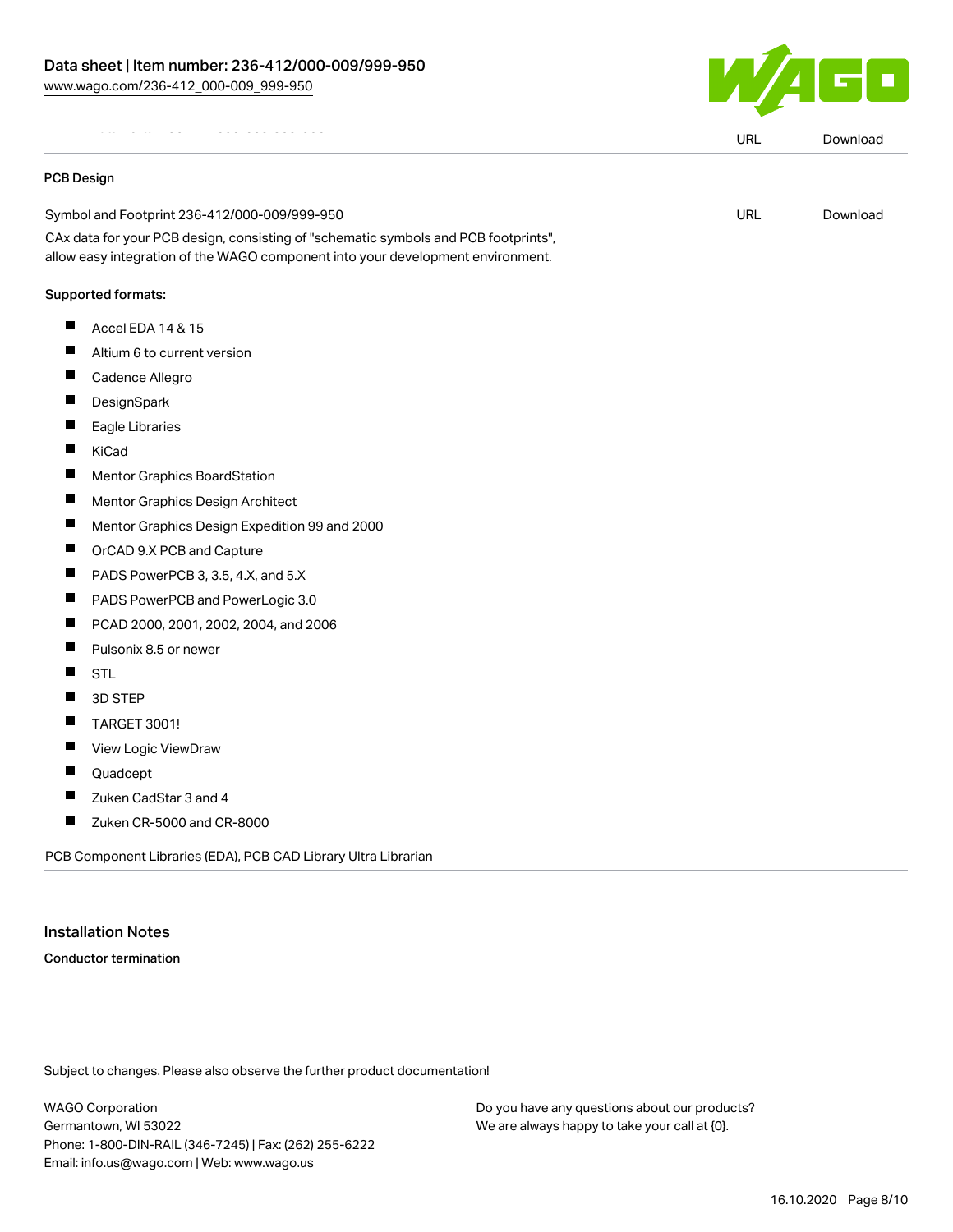### Data sheet | Item number: 236-412/000-009/999-950 [www.wago.com/236-412\\_000-009\\_999-950](http://www.wago.com/236-412_000-009_999-950)





Inserting a conductor via 3.5 mm screwdriver.



screwdriver.

Inserting a conductor via 3.5 mm Inserting a conductor via operating tool.

Screwdriver actuation parallel to conductor entry.

Screwdriver actuation perpendicular to conductor entry.



Compared to standard screwdrivers, these operating tools are far more convenient for wiring PCB terminal strips at factory.

Installation

Subject to changes. Please also observe the further product documentation!

WAGO Corporation Germantown, WI 53022 Phone: 1-800-DIN-RAIL (346-7245) | Fax: (262) 255-6222 Email: info.us@wago.com | Web: www.wago.us